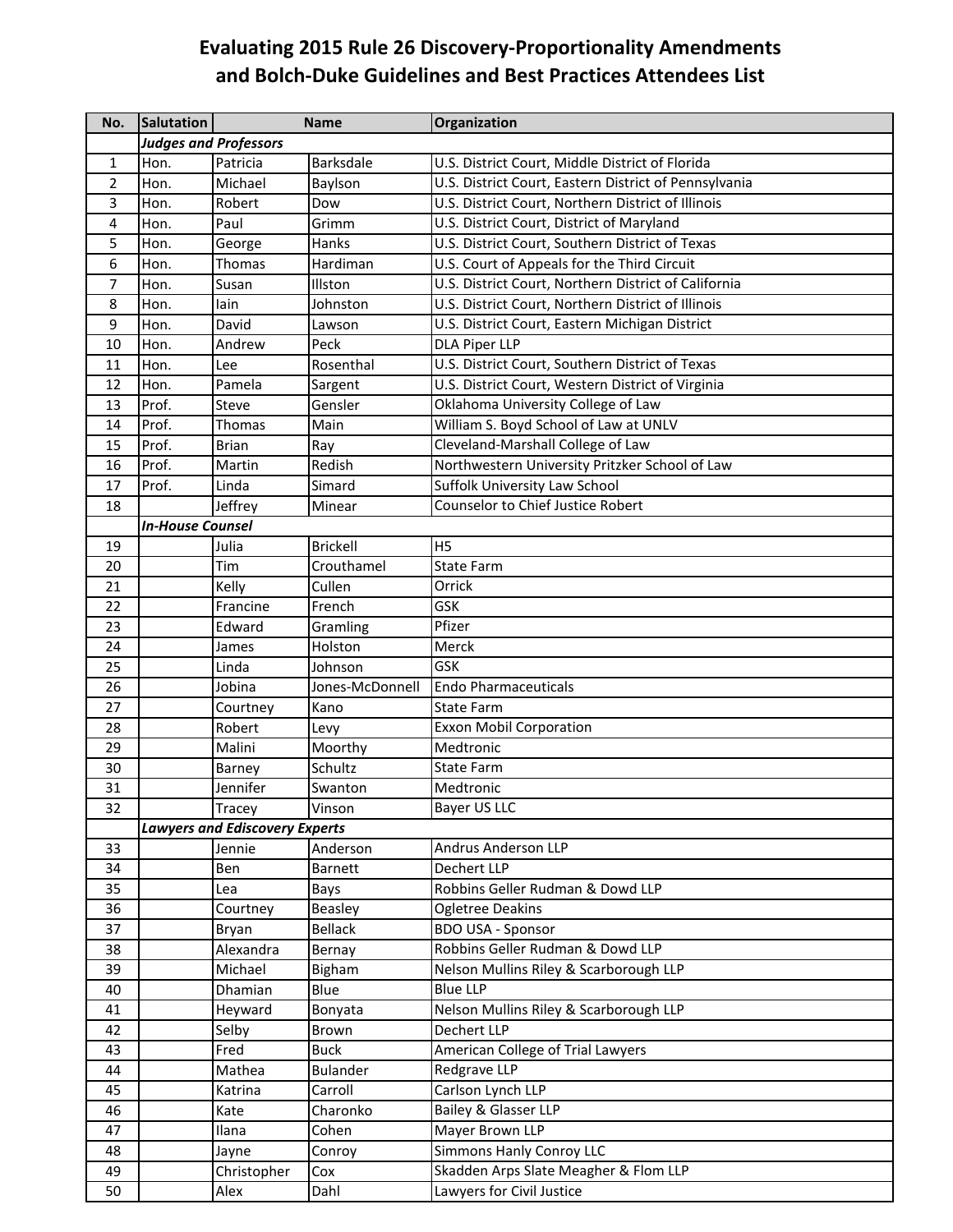## **Evaluating 2015 Rule 26 Discovery‐Proportionality Amendments and Bolch‐Duke Guidelines and Best Practices Attendees List**

| No. | <b>Salutation</b> | <b>Name</b> |               | Organization                                                         |
|-----|-------------------|-------------|---------------|----------------------------------------------------------------------|
| 51  |                   | Michael     | Dellangelo    | <b>Berger Montague</b>                                               |
| 52  |                   | Dan         | Diffley       | Alston & Bird LLP                                                    |
| 53  |                   | Derek       | Duarte        | <b>BlackStone Discovery</b>                                          |
| 54  |                   | Christine   | Dupriest      | Womble Bond Dickinson LLP                                            |
| 55  |                   | Tara        | Emory         | Driven Inc.                                                          |
| 56  |                   | Sean        | Fahey         | Pepper Hamilton                                                      |
| 57  |                   | Doug        | Forrest       | <b>ILS</b>                                                           |
| 58  |                   | Gail        | Foster        | <b>Baker Botts LLP</b>                                               |
| 59  |                   | Joshua      | Friedman      | Friedman & Houlding LLP                                              |
| 60  |                   | Natalie     | Garcia        | Everlaw - Sponsor                                                    |
| 61  |                   | Joseph      | Guglielmo     | Scott+Scott Attorneys At Law LLP                                     |
| 62  |                   | Alex        | Hafez         | Everlaw - Sponsor                                                    |
| 63  |                   | Steve       | Henrick       | Gibson, Dunn & Crutcher LLP                                          |
| 64  |                   | Peter       | Herzog        | Wheeler Trigg O'Donnell LLP                                          |
| 65  |                   | Jennifer    | Hoekstra      | Aylstock Witkin Kreis & Overholtz PLLC                               |
| 66  |                   | Kristen     | Johnson       | Hagens Berman Sobol Shapiro LLP                                      |
| 67  |                   | Jennifer    | Joost         | Kessler Topaz Meltzer & Check LLP                                    |
| 68  |                   | Kimberly    | Justice       | Freed Kanner London & Millen LLC                                     |
| 69  |                   | Elana       | Katcher       | Kaplan Fox & Kilsheimer LLP                                          |
| 70  |                   | Brittany    | Kauffman      | <b>IAALS</b>                                                         |
|     |                   |             |               | Vice Chair-Nominee of the ABA Section of Litigation; Schoeman Updike |
| 71  |                   | Beth        | Kaufman       | Kaufman & Gerber LLP                                                 |
| 72  |                   | Henry       | Kelston       | Milberg Tadler Phillips Grossman LLP                                 |
| 73  |                   | Jeannine    | Kenney        | <b>Hausfeld LLP</b>                                                  |
| 74  |                   | Erica       | Lai           | Cohen & Gresser LLP                                                  |
| 75  |                   | Sarah       | LaFreniere    | Hausfeld LLP                                                         |
| 76  |                   | Amanda      | Lawrence      | Scott+Scott Attorneys at Law LLP                                     |
| 77  |                   | David       | Levi          | Bolch Judicial Institute   Duke Law                                  |
| 78  |                   | Ethan       | Ackerman      | Morgan, Lewis & Bockius LLP                                          |
| 79  |                   | Michelle    | Looby         | <b>Gustafson Gluek PLLC</b>                                          |
| 80  |                   | Jessica     | MacAuley      | Hagens Berman Sobol Shapiro LLP                                      |
| 81  |                   | John        | Martin        | Nelson Mullins Riley & Scarborough LLP                               |
| 82  |                   | Stacey      | Martinez      | Norton Rose Fulbright US LLP                                         |
| 83  |                   | Tom         | Mastroianni   | Fox Rothschild LLP                                                   |
| 84  |                   | Jessica     | Meeder        | Murphy Falcon Murphy                                                 |
| 85  |                   | Trent       | Miracle       | <b>Simmons Hanly Conroy LLC</b>                                      |
| 86  |                   | Patrick     | Oot           | Shook Hardy & Bacon LLP                                              |
| 87  |                   | Bob         | Owen          | Eversheds Sutherland (US) LLP                                        |
| 88  |                   | Rachel      | Passaretti-Wu | Dechert LLP                                                          |
| 89  |                   | Justin      | Patrick       | Gibbs & Bruns LLP                                                    |
| 90  |                   | Adam        | Pessin        | Fine Kaplan and Black                                                |
| 91  |                   | James       | Pizzirusso    | Hausfeld                                                             |
| 92  |                   | Jeffrey     | Pollack       | Duane Morris LLP                                                     |
| 93  |                   | Laurence    | Pulgram       | Past-Chair, ABA Section of Litigation; Fenwick & West LLP            |
| 94  |                   | John        | Rabiej        | Bolch Judicial Institute   Duke Law                                  |
| 95  |                   | Jonathan    | Redgrave      | Redgrave LLP                                                         |
| 96  |                   | Kathryn     | Reilly        | Wheeler Trigg O'Donnell LLP                                          |
| 97  |                   | Kristofer   | Riddle        | Clifford Law Offices                                                 |
| 98  |                   | Alex        | Roberts       | <b>Beck Redden LLP</b>                                               |
| 99  |                   | John        | Rosenthal     | Winston & Strawn LLP                                                 |
| 100 |                   | Hilary      | Scherrer      | Hausfeld LLP                                                         |
| 101 |                   | Jennifer    | Scullion      | Seeger Weiss LLP                                                     |
| 102 |                   | Kathleen    | Shih          | Quinn Emanuel Urquhart & Sullivan LLP                                |